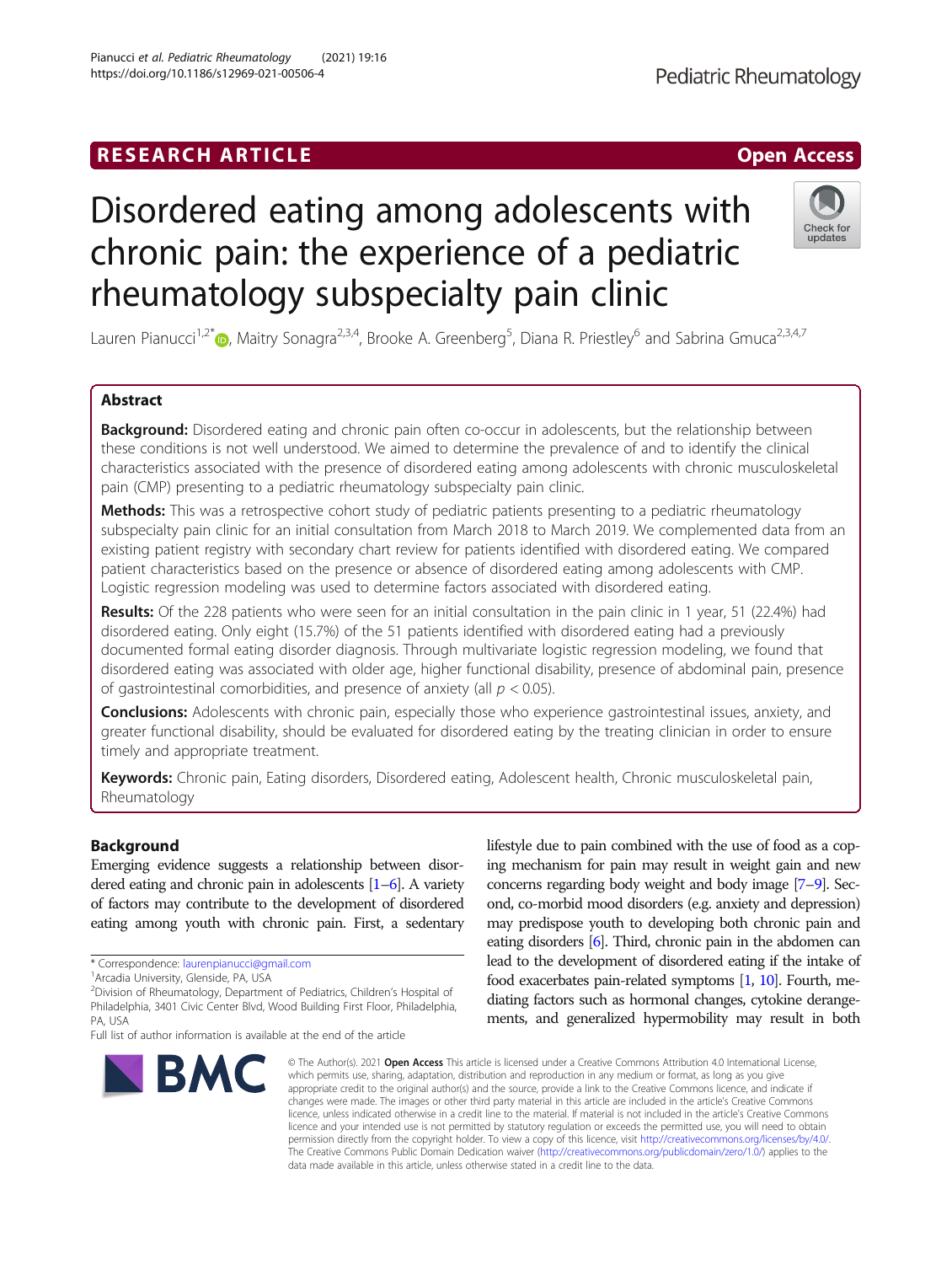gastrointestinal issues and chronic pain [[11](#page-6-0)–[14\]](#page-6-0). However, chronic pain does not always precede the development of an eating disorder in youth who carry both of these diagnoses, as demonstrated by Sim et al. in their case-control study of adolescents with an eating disorder and chronic pain compared to youth with an isolated eating disorder [\[1](#page-5-0)]. Therefore, a full understanding of the relationship between adolescent chronic pain and disordered eating remains to be elucidated.

Disordered eating is defined as maladaptive eating and weight behaviors and attitudes that may not meet criteria for an eating disorder [[15\]](#page-6-0). Eating disorders can be considered the most extreme form of disordered eating, but are not inclusive of all patients with disordered eating [[16\]](#page-6-0). Patients who do not fit the diagnostic criteria for an eating disorder but display maladaptive eating behaviors or other symptoms can be considered to have disordered eating. While disordered eating is not an official diagnosis and does not have diagnostic criteria, the presence of disordered eating can lead to the development of eating disorders and other health complications. For this reason, it is important to identify signs and symptoms of disordered eating in clinical evaluations to allow for proper medical treatment [[17\]](#page-6-0).

A common non-inflammatory chronic pain condition affecting adolescents and young adults is chronic musculoskeletal pain (CMP) [\[18](#page-6-0)–[20\]](#page-6-0). Adolescents with CMP can present with localized or diffuse pain, and a number of different body parts can be affected. Patients may, for example, have localized abdominal pain, localized pain in a limb, or total body pain. The general nonpharmacologic treatment approach for CMP includes intensive physical activity and cognitive behavioral therapy; patients receive specific treatment recommendations based on their symptom severity. Patients either get a referral for outpatient physical therapy (PT), occupational therapy (OT) and individual counseling; or an intensive pain rehabilitation program rooted in a multidisciplinary approach, including PT/OT, art therapy, music therapy, individual and group psychological counseling along with social work support [\[21](#page-6-0), [22](#page-6-0)].

While prior research has demonstrated the prevalence of chronic pain among youth diagnosed with an eating disorder, no studies, to our knowledge, have examined the prevalence of eating disorders or disordered eating patterns among a population of youth with CMP. The main objective of this study therefore was to describe the prevalence of, and the clinical characteristics associated with, disordered eating among adolescents with CMP presenting to a pediatric rheumatology subspecialty pain clinic at a pediatric tertiary care center. A better understanding of risk factors for the development or presence of co-morbid disordered eating among youth with chronic pain would lead to improved screening measures as well as timely initiation of treatment for this potentially life-threatening condition.

## Methods

This was a retrospective cohort study of patients seen in a pediatric rheumatology subspecialty pain clinic at Children's Hospital of Philadelphia (CHOP) from March 2018 to March 2019. All patients diagnosed with CMP by the treating medical provider during the study interval were included. The diagnosis of CMP was made according to The International Association for the Study of Pain definition of persistent or recurrent pain affecting the bone(s), joint(s), muscle(s), or related soft tissue(s) present for at least 3 months  $[18–20]$  $[18–20]$  $[18–20]$  $[18–20]$  $[18–20]$ .

An existing IRB-approved longitudinal patient registry for the purposes of clinical research was used to identify patients with disordered eating. Details regarding this patient registry were previously published by Gmuca et al. [\[23](#page-6-0)]. Given this study was a retrospective chart review and patients were not screened for disordered eating, we a priori identified clinical variables and patient reported information to determine the presence of disordered eating. In this study, patients were identified as having disordered eating if at least one of the following applied: patient reported modifying or restricting their diet due to pain; patient reported pain related to appetite changes; patient or parent reported or clinician identified (through medical record and growth curve) pain related weight loss; patient or parent reported stress about body image/weight/food; vomiting or diarrhea of unknown origin occurred regularly following meals; history of diagnosed eating disorder; reported stress/binge/compulsive eating; unexplained feeding tube placement; or malnutrition within 3 years of initial clinic consultation. Patients were identified as not having disordered eating if any of the following applied: absence of inclusion criteria; healthy weight and no eating changes; history of malnutrition was resolved at least 3 years prior to presentation in clinic; or patient had an oncologic diagnosis.

The existing patient registry includes a variety of clinical variables and patient-reported outcome measures such as the functional disability inventory (FDI) which is a 15-item measure assessing pain-related disability [[24](#page-6-0)– [27\]](#page-6-0). Data in the existing patient registry was complemented by retrospective chart review to abstract additional information on the cohort of patients with disordered eating. Additional clinical data including pain symptoms, history of eating disorder, weight classification, and self-reported psychological history were collected from the rheumatologists' and psychologists' assessments for each patient's initial consultation. All records were reviewed by two researchers to ensure accurate data collection. Data abstracted from the medical records of patients who were deemed positive for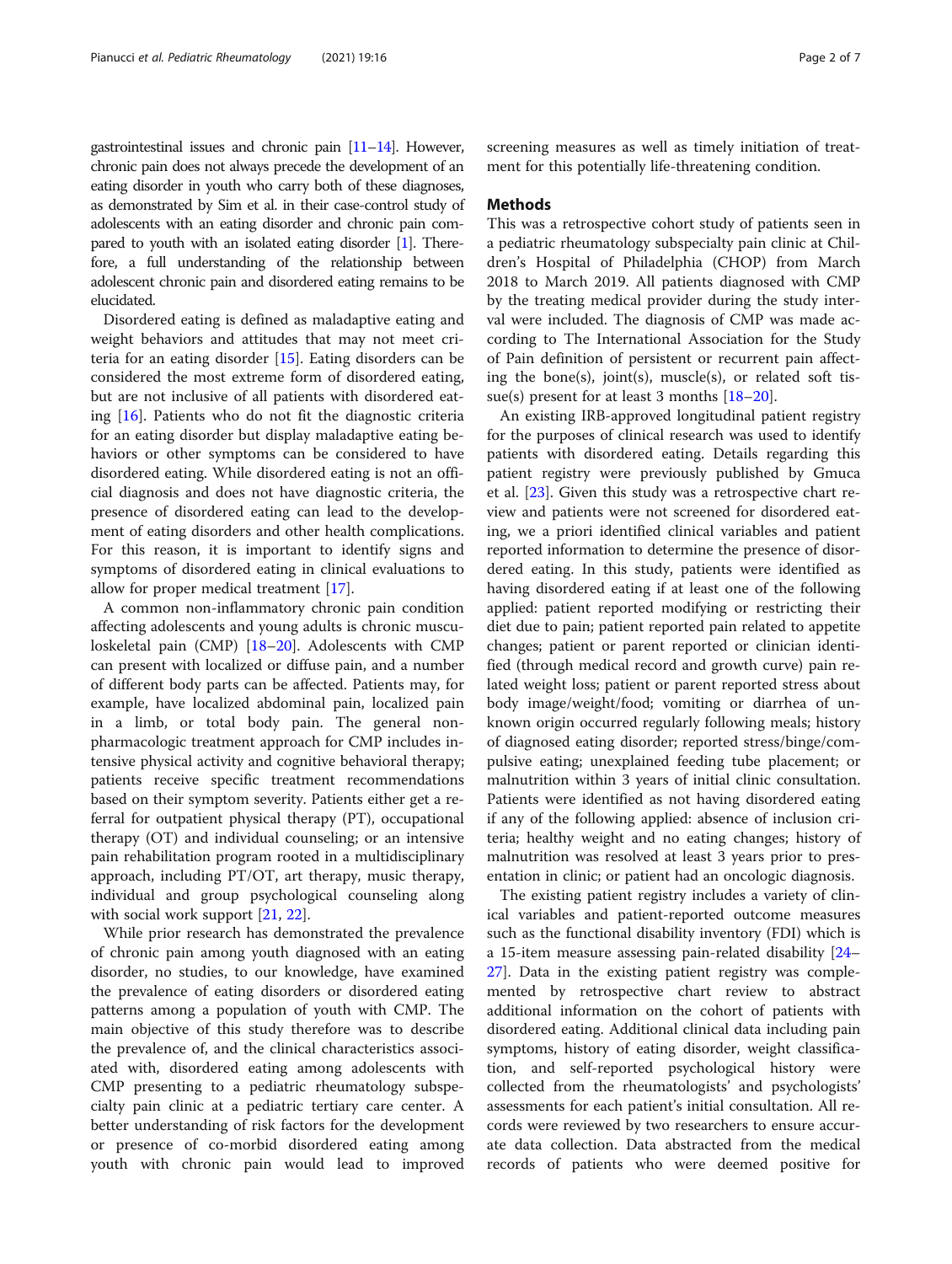disordered eating were entered into a secure, password protected, standardized REDCap (Research Electronic Data Capture) data entry form. This study received approval from the overseeing Institutional Review Board.

Data from the existing patient registry for all patients were merged with the data abstracted for patients with disordered eating to create a comprehensive dataset for all descriptive statistics and analyses. Patient demographics and clinical characteristics were summarized by median and interquartile range for continuous variables and frequency and percentage for categorical variables. Variations in characteristics between those with disordered eating and those without disordered eating were analyzed using chi-square and Fisher's exact tests as appropriate for categorical variables and Wilcoxon ranksum tests for continuous variables. P-values less than 0.05 were considered statistically significant. Bivariate analysis was performed for all variables with potential to influence the presence of disordered eating. Variables found to be significantly associated ( $p < 0.05$ ) on bivariate analysis were used to perform multivariate logistic regression modeling. Multivariate logistic regression modeling was performed using backwards stepwise selection with a significance cut-off of  $p = 0.10$ . Variables included in the selected model due to significance were used to produce the final logistic regression model. All analyses were performed using Stata 15.1.

# Results

Of the 228 patients who were seen for an initial consultation and diagnosed with CMP in a pediatric rheumatology subspecialty pain clinic in a one-year period, 51 (22.4%) had disordered eating. The total cohort was predominantly female (80.3%) and Caucasian (77.6%). The median age of patients was 14 years (IQR 12–15.5). The mean duration of pain symptoms prior to diagnosis of CMP was 18 months (IQR 8–36).

We compared demographics and clinical characteristics between patients with and without disordered eating, as shown in Table [1.](#page-3-0) Patients with disordered eating were slightly older at presentation than patients without disordered eating (median age 15 years [IQR: 13–15] vs. 14 years [IQR: 12–15];  $p < 0.01$ ). Patients with disordered eating were more likely to have a higher widespread pain index (WPI) (median 7 [IQR: 3–12] vs. 5 [IQR: 1–9];  $p = 0.03$ ) and symptom severity score (SSS) (median 7 [IQR: 5–9] vs. 6 [IQR: 3–7];  $p < 0.001$  [\[28](#page-6-0)]. Symptoms of abdominal pain, total body pain, fatigue, and dizziness were more common among patients with disordered eating (all  $p < 0.05$ ). The median self-reported energy level (rated from 0 to 100) was lower among patients with disordered eating (median 50 [IQR: 33–75] vs. 70 [IQR: 50–87];  $p < 0.01$ ). Patients with disordered eating had higher functional disability inventory (FDI) scores than

those without (median FDI score of 33 [IQR: 20–39] compared to 23 [IQR: 14-31];  $p < 0.001$  [[24](#page-6-0)-[27](#page-6-0)]. Patients with disordered eating received more medical interventions prior to being seen in the pain clinic (all  $p \lt$ 0.05). Psychological and physical comorbid conditions were more common among patients with disordered eat-ing (Table [1](#page-3-0); all  $p < 0.05$ ).

We further classified patients with disordered eating based on additional characteristics that were abstracted from the medical records. Patients with disordered eating commonly reported that pain caused poor appetite (72.6%), changes in eating behaviors (72.6%), and weight loss (41.2%). Some patients with disordered eating reported stress over body shape (31.4%), weight (23.5%), and food (13.7%). Most patients with disordered eating (86.3%) reported at least one of the following gastrointestinal (GI) symptoms: nausea (52.9%), vomiting (34.5%), pain associated with eating (29.4%), constipation (25.5%), eating/appetite problems (17.7%), diarrhea (13.7%), and acid reflux/heartburn (9.8%). A diagnosis of at least one GI condition (GERD, gastroparesis, IBS, IBD, constipation, Hirchsprung's disease, small bowel bacterial overgrowth) existed for 27.5% of patients, but only four patients (7.8%) were taking one or more GI medications. Of the 51 patients with disordered eating, only eight (15.7%) had received a formal diagnosis of eating disorder as per the medical history record prior to the initial consultation in the pain clinic. All eight patients with an eating disorder diagnosis had previously received formal inpatient or outpatient eating disorder treatment. Recommendations made at the initial consultation for patients with disordered eating included bloodwork/lab tests (13.7%), referral to another medical subspecialist for further evaluation (13.7%), and bone density scan (9.8%).

In logistic regression modeling, we found that patient age (OR 1.21 [95% CI 1.04–1.40]), FDI score (OR 1.05 [95% CI 1.02–1.08]), presence of abdominal pain (OR 5.04 [95% CI 2.50–10.14]), GI comorbidities (OR 7.47 [95% CI 2.76–20.21]), and anxiety (OR 2.54 [95% CI 1.32–4.88]) were associated with increased odds of disordered eating in bivariate logistic regression analysis. All variables associated in bivariate analysis remained significantly associated with disordered eating in the multivariate logistic regression model (Table [2](#page-4-0)).

## **Discussion**

In a cohort of patients  $(N = 228)$  presenting to a pediatric rheumatology subspecialty pain clinic for initial consultation in one calendar year, nearly one quarter  $(n = 51)$  were identified as having disordered eating. Only a minority (15.7%) of the cohort identified to have disordered eating ( $n = 51$ ) had previously received a diagnosis of a formal eating disorder. We found that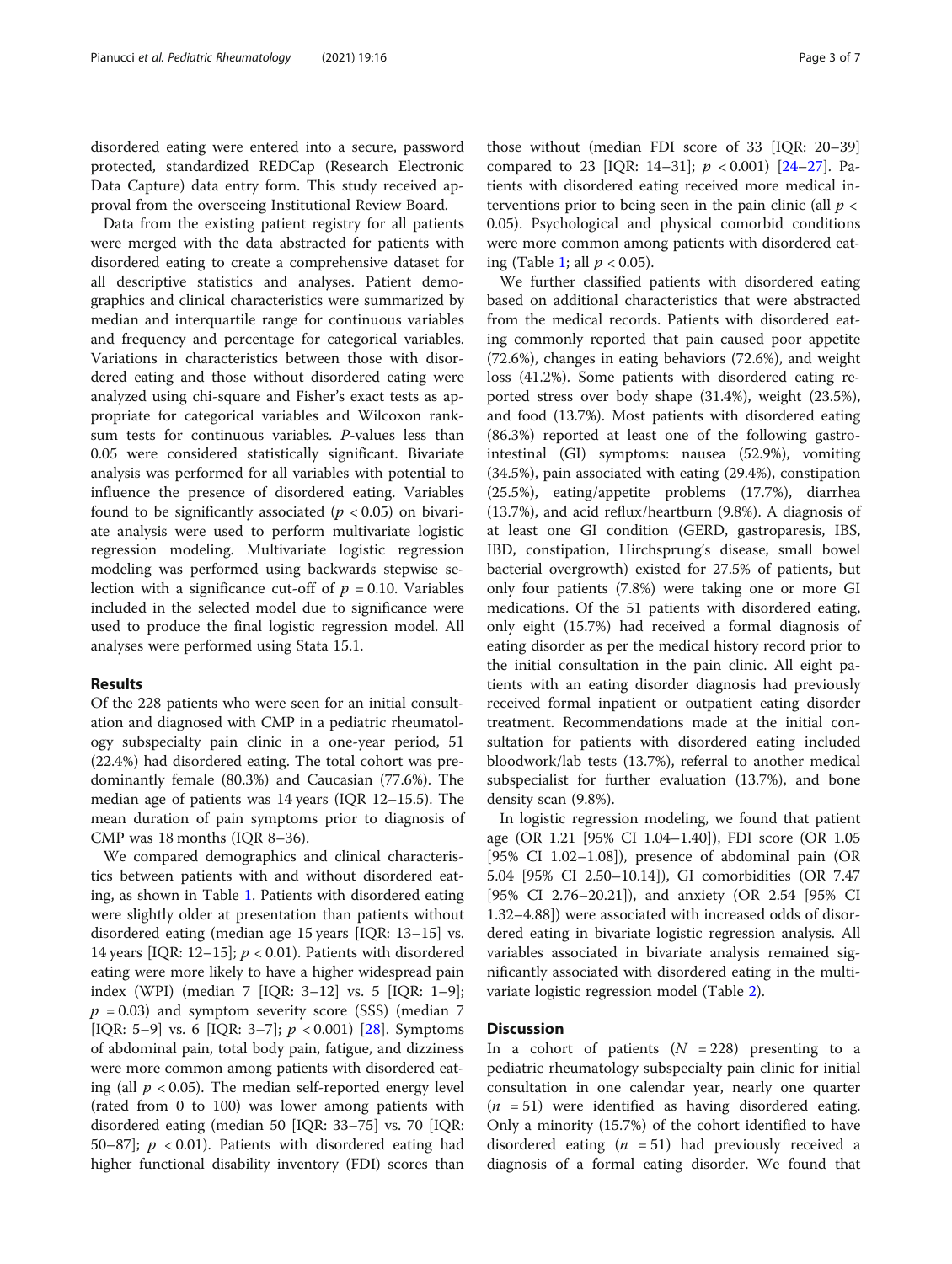# <span id="page-3-0"></span>**Table 1** Patient demographics and clinical characteristics ( $N = 228$ )

| Characteristic                                        | No disordered eating $(n = 177)$ | Disordered eating ( $n = 51$ ) | P value |
|-------------------------------------------------------|----------------------------------|--------------------------------|---------|
| Demographics, n (%)                                   |                                  |                                |         |
| Female                                                | 141 (79.7)                       | 42 (82.4)                      | 0.67    |
| Age                                                   | $14(12-15)$                      | $15(13-16)$                    | < 0.01  |
| Race                                                  |                                  |                                |         |
| White                                                 | 138 (78.0)                       | 39 (76.5)                      | 0.80    |
| Black                                                 | 10(5.7)                          | 4(7.8)                         |         |
| Other                                                 | 29 (16.4)                        | 8(15.7)                        |         |
| <b>Clinical Characteristics</b> , n (%); median (IQR) |                                  |                                |         |
| Duration of symptoms (months)                         | $12(7-36)$                       | $24(12-36)$                    | 0.25    |
| Pain frequency                                        |                                  |                                |         |
| Intermittent                                          | 27(15.3)                         | 6(11.8)                        | 0.65    |
| Constant                                              | 138 (78.0)                       | 44 (86.3)                      |         |
| Intermittent and constant                             | 9(5.1)                           | 1(2.0)                         |         |
| Trigger event                                         | 68 (38.4)                        | 14(27.5)                       | 0.15    |
| BMI ( $\text{kg/m}^2$ )                               |                                  |                                |         |
| Underweight (<5th percentile)                         | 2(1.2)                           | 3(6.0)                         | 0.08    |
| Normal weight (5th-<85th percentile)                  | 93 (54.1)                        | 27 (54.0)                      | 0.99    |
| Overweight (85th-<95th percentile)                    | 35 (20.4)                        | 7(14.0)                        | 0.31    |
| Obese (≥95th percentile)                              | 42 (24.4)                        | 13(26.0)                       | 0.82    |
| Widespreadness of pain (WPI)                          | $5(1-9)$                         | $7(3-12)$                      | 0.03    |
| Symptom severity score                                | $6(3-7)$                         | $7(5-9)$                       | 0.001   |
| Beighton Score (0-9)                                  | $0(0-2)$                         | $0(0-2)$                       | 0.96    |
| Patient Reported Outcomes, n (%), median (IQR)        |                                  |                                |         |
| Allodynia                                             | 152 (85.9)                       | 45 (88.2)                      | 0.67    |
| Attending school full time                            | 117(66.1)                        | 22(43.1)                       | < 0.01  |
| Fatigue                                               | 81 (45.8)                        | 33 (64.7)                      | 0.02    |
| Energy level (0-100%)                                 | 70 (50-87)                       | $50(33 - 75)$                  | < 0.01  |
| Abdominal pain                                        | 65 (36.7)                        | 38 (74.5)                      | < 0.001 |
| Dizziness                                             | 63 (35.6)                        | 26(51.0)                       | 0.05    |
| Pain (VAS)                                            | $60.5(36-73)$                    | $67.5(40-73)$                  | 0.27    |
| Total body pain                                       | 43 (24.3)                        | 21 (41.2)                      | 0.02    |
| Functional disability (FDI)                           | $23(14-31)$                      | 32.5 (20-39)                   | < 0.001 |
| Pain made worse by eating                             | 4(2.3)                           | 6(11.8)                        | 0.01    |
| Medical Interventions, n (%)                          |                                  |                                |         |
| Evaluated by gastroenterologist                       | 46 (26.0)                        | 22(43.1)                       | 0.02    |
| Endoscopy                                             | 28 (15.8)                        | 16(31.4)                       | 0.01    |
| Colonoscopy                                           | 20 (11.3)                        | 11(21.6)                       | 0.06    |
| Upper gastrointestinal study                          | 17(9.6)                          | 13(25.5)                       | < 0.01  |
| Evaluated by dietician                                | 10(5.7)                          | 11(21.6)                       | 0.001   |
| Medical and Psychological Comorbidities, n (%)        |                                  |                                |         |
| Anxiety                                               | 78 (44.1)                        | 34 (66.7)                      | < 0.01  |
| Depression                                            | 47 (26.6)                        | 25 (49.0)                      | < 0.01  |
| Suicidality                                           | 26 (14.8)                        | 22 (44.0)                      | < 0.001 |
| Conversion disorder                                   | 11(6.3)                          | 2(4.0)                         | 0.41    |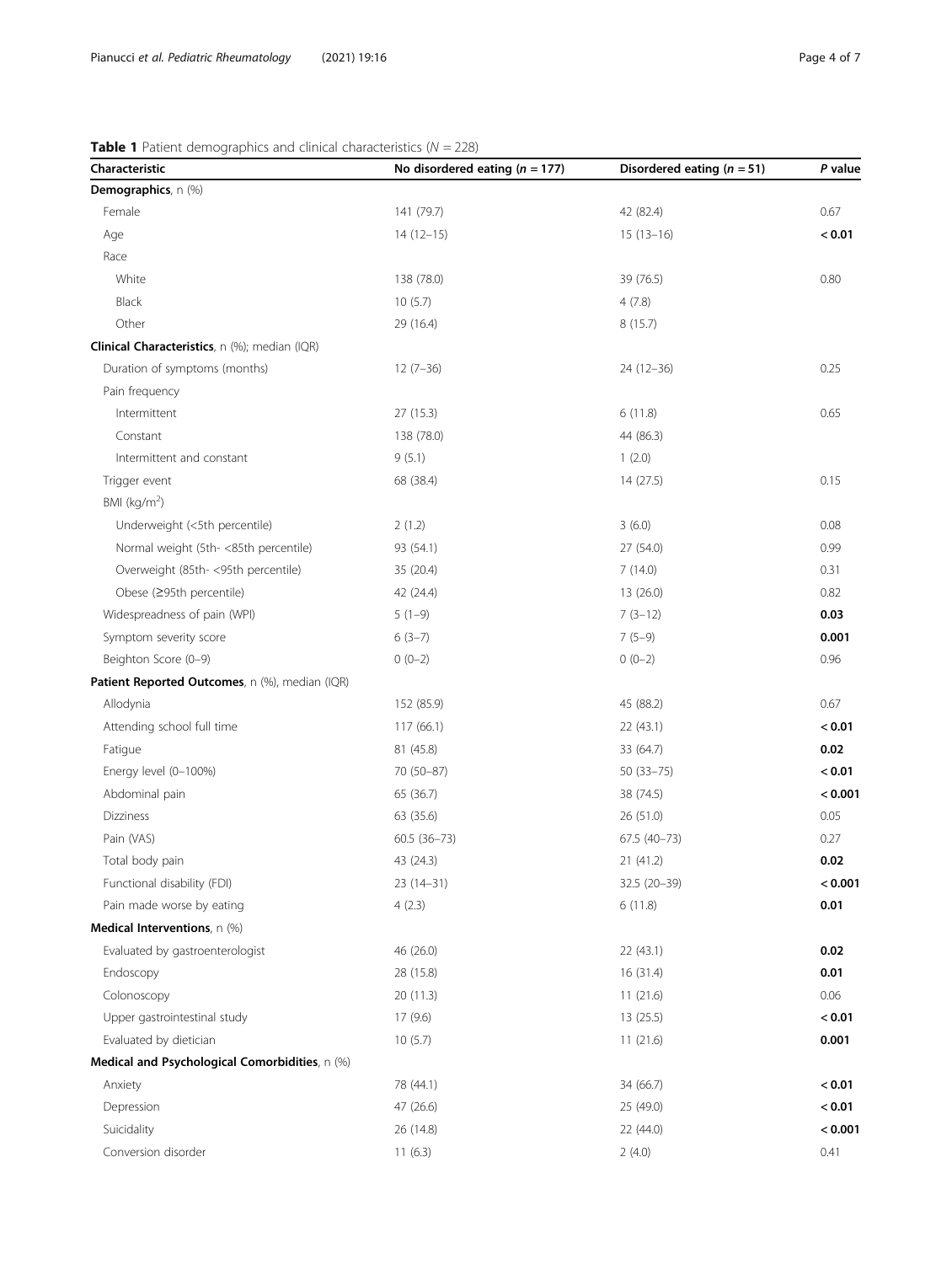| <b>Characteristic</b>                         | No disordered eating $(n = 177)$ | Disordered eating $(n = 51)$ | P value<br>0.31 |  |
|-----------------------------------------------|----------------------------------|------------------------------|-----------------|--|
| Constipation                                  | 3(1.7)                           | 2(3.9)                       |                 |  |
| Reflux/gastroesophageal reflux disease (GERD) | 3(1.7)                           | 6(11.8)                      | < 0.01          |  |
| Inflammatory bowel disease (IBD)              | 2(1.1)                           | 4(7.8)                       | 0.02            |  |
| Irritable bowel syndrome (IBS)                | (0.0)                            | 6(11.8)                      | < 0.001         |  |

<span id="page-4-0"></span>**Table 1** Patient demographics and clinical characteristics ( $N = 228$ ) (Continued)

IQR Interquartile range, BMI Body mass index (N = 222), measured in kg/m<sup>2</sup>; Duration of symptoms (N = 225); Trigger event defined as patient reported illness, injury, trauma, or surgery that occurred at or closely prior to the time of pain onset; WPI Widespread pain index (0-19), measure of widespreadness of pain; Symptom severity score (0–12) (N = 224), measure of condition severity; WPI and SS score defined according to the 2010 College of Rheumatology Criteria for Fibromyalgia Syndrome [[28\]](#page-6-0); Beighton score (0–9), measure of joint hypermobility, score of ≥6 indicates hypermobility (N = 208); Energy level (N = 223); VAS Visual analog scale (N = 220), rating of level of pain (0-100) (for patients missing VAS in database, verbal reported pain score (0-10) was multiplied by 10 to supplement missing VAS); FDI Functional disability inventory ( $N = 224$ ), measure of disability (0–60), with higher scores indicating more functional disability [\[24](#page-6-0)–[27](#page-6-0)]; Suicidality  $(N = 226)$ ; Conversion disorder  $(N = 224)$ . Of the entire cohort of patients with CMP, 126 patients were diagnosed with diffuse amplified musculoskeletal pain syndrome (AMPS), 76 were diagnosed with localized AMPS, and 36 were diagnosed with complex regional pain syndrome

disordered eating was associated with older age, greater functional disability, and the presence of abdominal pain, GI comorbidities, and anxiety among adolescents with CMP. Attention to these clinical characteristics in patients seen in subspecialty pain clinics can help clinicians identify adolescents with CMP who are potentially at risk for disordered eating.

The results of our analyses align well with the current literature. Our cohort had a median age of 14 years and was predominantly female (80.3%) and Caucasian (77.6%). This is analogous to the characteristics of a typical patient hospitalized for eating disorders or somatoform disorders (adolescent, white female) [[29](#page-6-0)]. We found that 22.4% of our cohort had disordered eating, corroborating previous findings that chronic pain and disordered eating commonly co-occur in adolescents  $[1-6]$  $[1-6]$  $[1-6]$ .

Among the study subjects identified with disordered eating, patients often reported loss of appetite (72.6%), changes in eating behaviors (72.6%), and weight loss (41.2%) due to pain, which is in line with previous studies in both adolescents and adults [\[2](#page-6-0), [8\]](#page-6-0). Furthermore, eating disorders often co-occur with mood disorders [\[6](#page-6-0)]. We correspondingly determined that the prevalence of anxiety (66.7%), depression (49.0%), and suicidality

Table 2 Predictors of the presence of disordered eating among youth with chronic musculoskeletal pain

| <b>Factor</b>               | <b>Bivariate Analysis</b> |                | <b>Multivariate Analysis</b> |               |
|-----------------------------|---------------------------|----------------|------------------------------|---------------|
|                             | <b>OR</b>                 | 95% CI         | <b>OR</b>                    | 95% CI        |
| Abdominal pain              | 5.04                      | $2.50 - 10.14$ | 3.33                         | $1.55 - 7.15$ |
| Age                         | 1 21                      | $104 - 140$    | 1 29                         | $1.06 - 1.56$ |
| Anxiety                     | 2.54                      | 1.32-4.88      | 2.20                         | $1.03 - 4.73$ |
| Functional disability (FDI) | 1.05                      | $1.02 - 1.08$  | 1.05                         | $1.01 - 1.08$ |
| GI comorbidities            | 7.47                      | $2.76 - 20.21$ | 744                          | 2.29-24.23    |

FDI Functional disability inventory, measure of disability (0–60) with higher scores indicating greater pain-related functional disability [\[24](#page-6-0)–[27](#page-6-0)]; GI comorbidities defined as presence of at least one of the following (patient reported or clinician diagnosed): inflammatory bowel disease (IBD), irritable bowel syndrome (IBS), gastrointestinal reflux, or constipation

(44.0%) in patients with disordered eating was significantly higher than in those without (all  $p < 0.01$ ).

Furthermore, our findings that patients with disordered eating more commonly have symptoms of fatigue  $(p = 0.02)$  and lower median self-reported energy  $(p <$ 0.01) support previous evidence that disordered eating and fatigue commonly co-occur  $[1, 4, 10]$  $[1, 4, 10]$  $[1, 4, 10]$  $[1, 4, 10]$  $[1, 4, 10]$  $[1, 4, 10]$ . We additionally showed that patients with disordered eating have higher SSS and higher FDI (both  $p < 0.001$ ) than those without. Patients presenting in pain clinics with abdominal or widespread chronic pain, greater overall symptomatology, and increased disability should therefore be considered high risk for disordered eating.

In addition to supporting previous findings, we add new knowledge that has potential to improve identification of disordered eating in adolescents with CMP. Previous studies in adolescents have found an association between disordered eating and pain location, specifically abdominal pain and headache  $[1, 3, 4, 30]$  $[1, 3, 4, 30]$  $[1, 3, 4, 30]$  $[1, 3, 4, 30]$  $[1, 3, 4, 30]$  $[1, 3, 4, 30]$  $[1, 3, 4, 30]$ . Our evidence does indicate that patients with CMP and co-morbid disordered eating are more likely to report abdominal pain  $(p < 0.001)$  than those without disordered eating. We additionally found that CMP patients with disordered eating more commonly report total body pain ( $p = 0.02$ ). This study is the first to identify disordered eating in a cohort of pediatric chronic pain patients specifically diagnosed with CMP. This may explain why the association between full body pain and disordered eating was not identified previously.

Our findings are also unique as we identified all patients with disordered eating, rather than limiting our analyses only to those with a formal eating disorder diagnosis. Only 15.7% of patients with disordered eating had a formal eating disorder diagnosis prior to their initial consultation; this is noteworthy, as many patients we identified as having disordered eating are likely being overlooked and not receiving additional support and treatment for disordered eating. By identifying these patients as having disordered eating upon their evaluation for chronic pain, we can ensure that patients receive timely and appropriate care for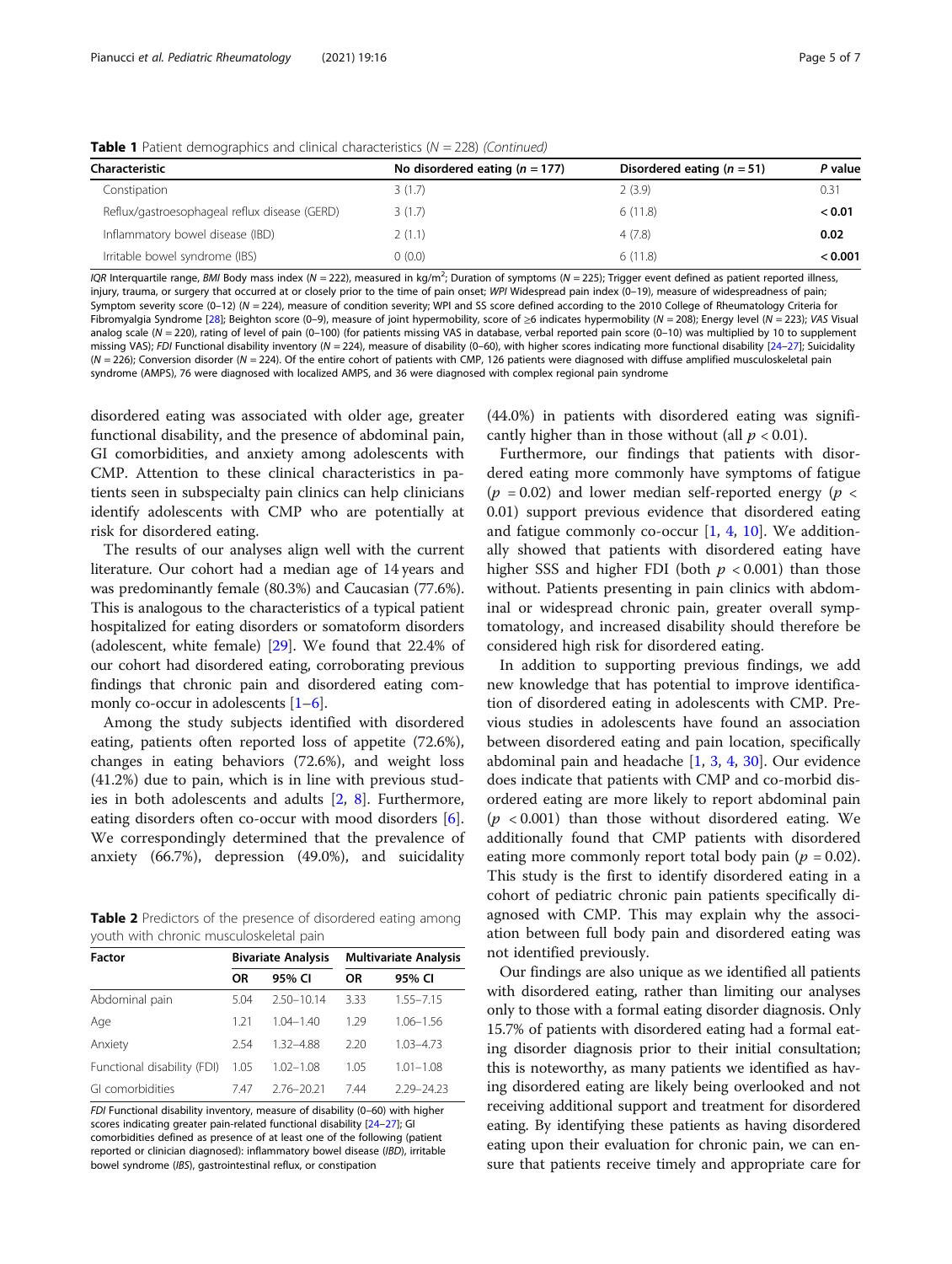<span id="page-5-0"></span>their disordered eating prior to initiating CMP treatment. The non-pharmacologic treatment for CMP involves intensive physical activity; it is therefore critical that these patients have adequate caloric intake and weight stabilization [\[21\]](#page-6-0).

The generalizability of this study is limited as the study population was from a single, highly specialized clinic for children with chronic pain. This patient population may not be representative of all children with CMP and other chronic pain conditions. Our clinic may experience referral bias of the most severe cases of CMP due to its nature as a specialized clinic at a tertiary care hospital. This bias may have led to an overestimate of the extent of disordered eating in this population compared to all pediatric chronic pain patients. Despite this possible overestimation, this study's findings have noteworthy implications for clinicians treating pediatric patients with chronic pain in a variety of settings.

The retrospective nature of this study may have resulted in an ascertainment bias by limiting our ability to detect all patients experiencing disordered eating. Data included in the patient registry was not designed specifically with our research question in mind and we do not routinely administer disordered eating screening questionnaires in our clinic. Therefore, data for some variables of interest were limited, but this was mitigated by re-abstraction of data from the medical record for patients identified as having disordered eating. In addition, some variables used to classify disordered eating, such as pain related weight loss, were based on patient/parent reported information and/or clinician identified objective information. Our evaluation of these variables was limited by our inability to distinguish between objective and subjective information.

Despite these limitations, this study provides an important contribution to the existing knowledge on the relationship between disordered eating and CMP in adolescents. This study complements previous work [1] by identifying the characteristics of patients prioritizing pain in medical care. Clinicians evaluating and treating adolescents with CMP should consider the factors we have identified to be associated with disordered eating in their evaluations. In addition, our findings indicate the potential benefit of including a dietician or nutritionist in the multidisciplinary CMP treatment team. Patients are currently referred to dieticians or nutritionists when appropriate, but integration of such services into the comprehensive treatment of CMP in our clinic could streamline the evaluation and treatment of disordered eating and other nutritional issues. Future work to identify the feasibility and potential impact of such an addition to the multidisciplinary treatment team is warranted.

# **Conclusions**

We identified the characteristics of patients with disordered eating in a cohort of patients presenting for evaluation of chronic pain in a pediatric rheumatology subspecialty pain clinic. Our findings indicate that adolescents with chronic pain, especially those who experience gastrointestinal issues, anxiety, and greater functional disability, should be evaluated for disordered eating by the treating clinician in order to ensure timely and appropriate treatment. Future studies to conduct systematic screening of patients presenting to the pediatric rheumatology subspecialty pain clinic and other pain clinics would help to determine if formal screening for disordered eating would be beneficial for this population.

#### Abbreviations

CMP: Chronic musculoskeletal pain; FDI: Functional disability inventory; GERD: Gastroesophageal reflux disease; GI: Gastrointestinal; IBD: Inflammatory bowel disease; IBS: Irritable bowel syndrome; VAS: Visual analog scale; WPI: Widespread pain index

#### Acknowledgements

The authors thank Audrey Urquhart, Lindsay Waqar, Sarah McGuire, Taylor Goldberg, Jameson Dowling, and Elizabeth Mendoza for subject recruitment, enrollment, administration of study measures, and data collection for the patient registry.

#### Authors' contributions

MS, BAG, and SG contributed to conception and design of the work. MS, BAG, DRP conducted data collection. LP performed data analysis and drafted the manuscript. DRP assisted in drafting the manuscript. LP, MS, and SG contributed to data interpretation. All authors critically revised the manuscript and read and approved the final manuscript.

#### Funding

Dr. Gmuca received funding from the Rheumatology Research Foundation and the Snider Foundation.

#### Availability of data and materials

The dataset used and/or analyzed during the current study are available from the corresponding author on reasonable request.

### Ethics approval and consent to participate

Not applicable.

#### Consent for publication

Not applicable.

#### Competing interests

The authors declare that they have no competing interests.

#### Author details

<sup>1</sup> Arcadia University, Glenside, PA, USA. <sup>2</sup> Division of Rheumatology Department of Pediatrics, Children's Hospital of Philadelphia, 3401 Civic Center Blvd, Wood Building First Floor, Philadelphia, PA, USA. <sup>3</sup>PolicyLab Children's Hospital of Philadelphia, Philadelphia, PA, USA. <sup>4</sup> Center for Pediatric Clinical Effectiveness, Children's Hospital of Philadelphia, Philadelphia, PA, USA. <sup>5</sup>Muhlenberg College, Allentown, PA, USA. <sup>6</sup>The Pennsylvania State University, State College, PA, USA. <sup>7</sup>Perelman School of Medicine, University of Pennsylvania, Philadelphia, PA, USA.

## Received: 31 May 2020 Accepted: 8 February 2021 Published online: 16 February 2021

#### References

1. Sim L, Lebow J, Weiss K, et al. Eating disorders in adolescents with chronic pain. J Pediatr Health Care. 2017;31:67–74.